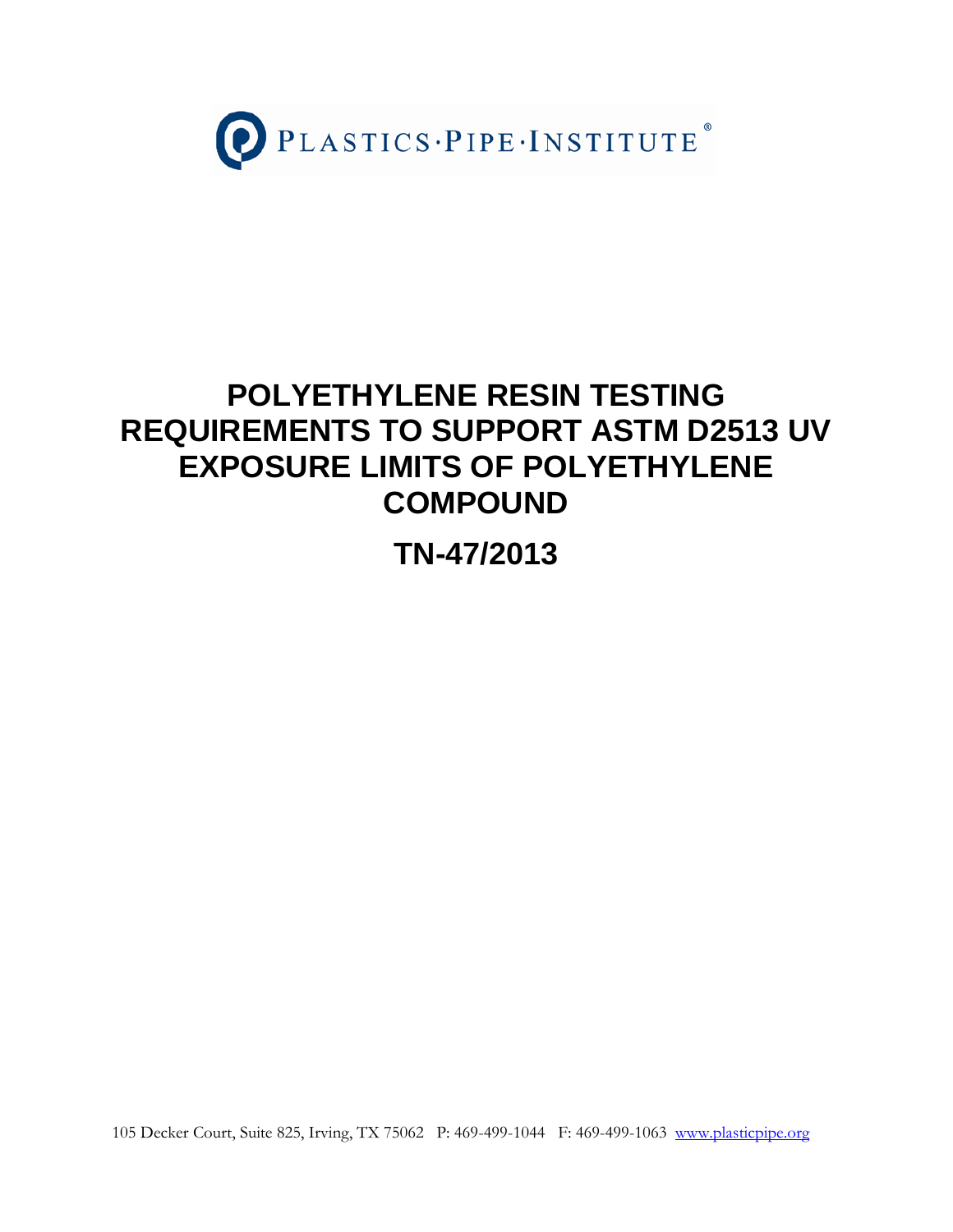# **Foreword**

This technical note was developed and published with the technical help and financial support of the members of the Plastics Pipe Institute. The members have shown their interest in quality products by assisting independent standard-making and user organizations in the development of standards, and also by developing reports on an industry-wide basis to help engineers, code officials, specifying groups, and users.

This technical note has been prepared to provide those responsible for the maintenance of existing HDPE pipelines with suggested general guidelines for the repair of those lines that have been subjected to third party or other unforeseen damage. These guidelines constitute a set of basic operations that have been demonstrated by test and experience to produce satisfactory repairs with commercially available materials. Each specific procedure must be acceptable to, and qualified by, the operator having legal responsibility for the performance of the piping system. This document was not intended to provide system design information. Go to the PPI website at [www.plasticpipe.org](http://www.plasticpipe.org/) for different system design documents.

The Plastics Pipe Institute, Inc. has prepared this technical note as a service to the industry. The information in this report is offered in good faith and believed to be accurate at the time of its preparation, but is offered "as is" without any express or implied warranty, including WARRANTIES OF MERCHANTABILITY AND FITNESS FOR A PARTICULAR PURPOSE. Additional information may be needed in some areas, especially with regard to unusual or special applications. Consult the manufacturer or material supplier for more detailed information. A list of member manufacturers is available from PPI. PPI does not endorse the proprietary products or processes of any manufacturer, and assumes no responsibility for compliance with applicable laws and regulations.

PPI intends to revise this report from time to time, in response to comments and suggestions from users of this note. Please send suggestions for improvements to PPI. Information on other publications can be obtained by contacting PPI directly or visiting the web site.

The Plastics Pipe Institute, Inc.

469-499-1044

[www.plasticpipe.org](http://www.plasticpipe.org/)

This Technical Note, TN-47/2013, was first issued in August 2013.

August 2013

105 Decker Court, Suite 825, Irving, TX 75062 P: 469-499-1044 F: 469-499-1063 [www.plasticpipe.org](http://www.plasticpipe.org/)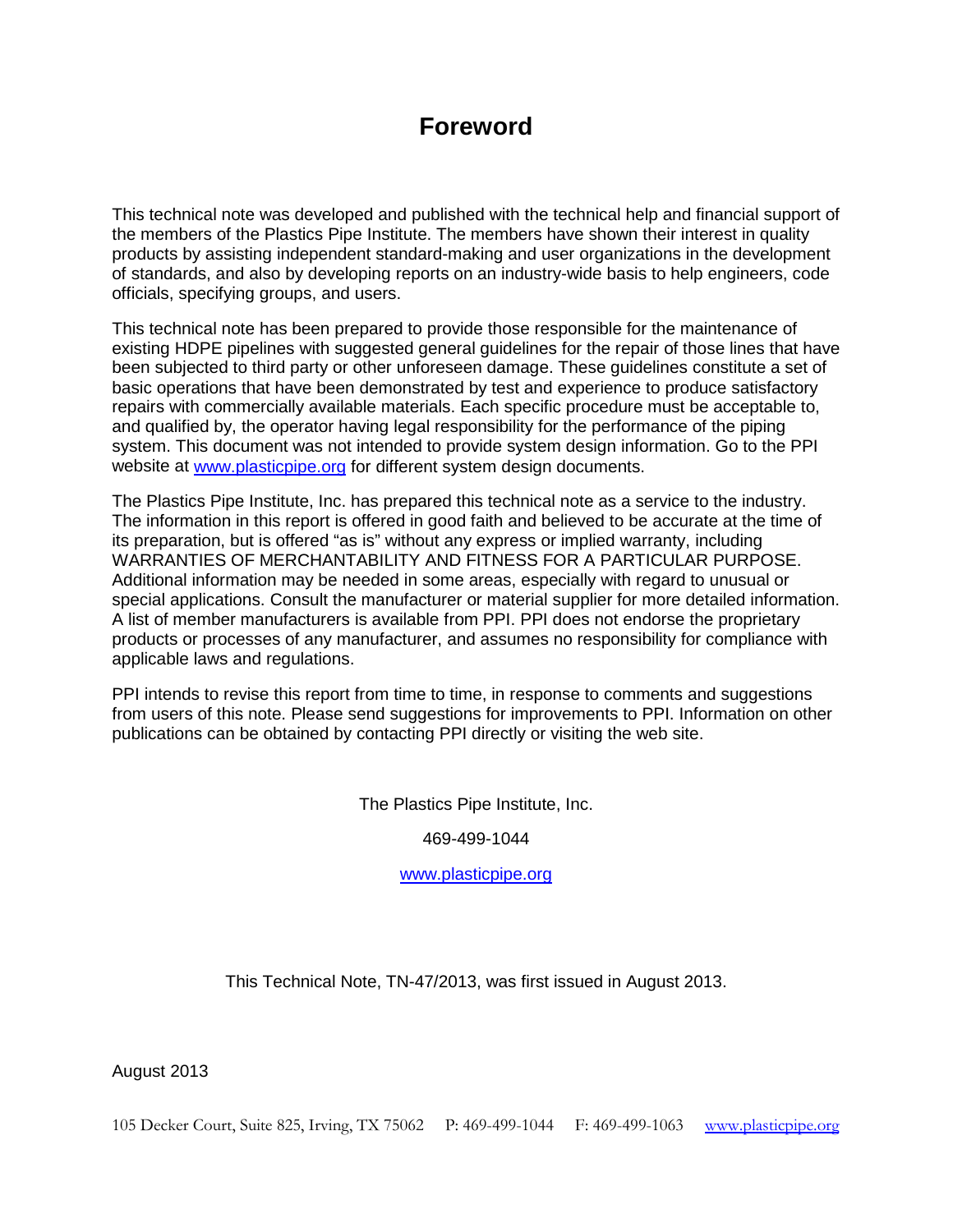#### **POLYETHYLENE RESIN TESTING REQUIREMENTS TO SUPPORT ASTM D2513 UV EXPOSURE LIMITS OFPOLYETHYLENE COMPOUND**

#### 1.0 Introduction

The objective of this document is to provide testing requirements for Polyethylene (PE) compounds to support recent modifications to the Outdoor Storage Stability section of ASTM D2513. Specifically, those modifications were to show:

- (1) Code C (black with 2 % minimum carbon black) PE pipes with 2.0 to 3.0 weight percent of a well dispersed carbon black would be considered stabilized against deterioration from unprotected exposure to UV for not less than 10 years and,
- (2) Code E (colored with UV stabilizer) PE pipes would be considered stabilized against deterioration from unprotected exposure to UV for not less than 3 years.

ASTM D3350 uses a letter code to identify PE compound UV resistance properties as follows:

6.2 *Color and Ultraviolet (UV) Stabilizer* – The color and UV stabilization shall be indicated at the end of the cell classification by means of a letter designation in accordance with the following code:

| Code Letter | Color and UV Stabilization          |
|-------------|-------------------------------------|
|             | Natural                             |
|             | Colored                             |
|             | Black with 2 % minimum carbon black |
|             | Natural with UV stabilizer          |
|             | Colored with UV stabilizer          |

ASTM D2513-13 further refines UV resistance as follows:

4.10 *Outdoor Storage Stability* – PE materials shall be Code C or E as defined in Specification D3350. Code C compound shall contain 2.0 to 3.0 percent well dispersed carbon black pigment, and due to the absorptive properties of the carbon black, is considered to be stabilized against deterioration from unprotected exposure to UV for not less than 10 years. Code E materials shall be stabilized and protected against deterioration from unprotected UV exposure for not less than 3 years.

The most recent edition of ASTM D2513 defines the testing requirements for Code C and Code E compounds as follows:

4.10.1 PE compounds designated as Code C containing 2.0 to 3.0 % carbon black shall be considered stabilized against deterioration for not less than 10 years without the need for additional testing.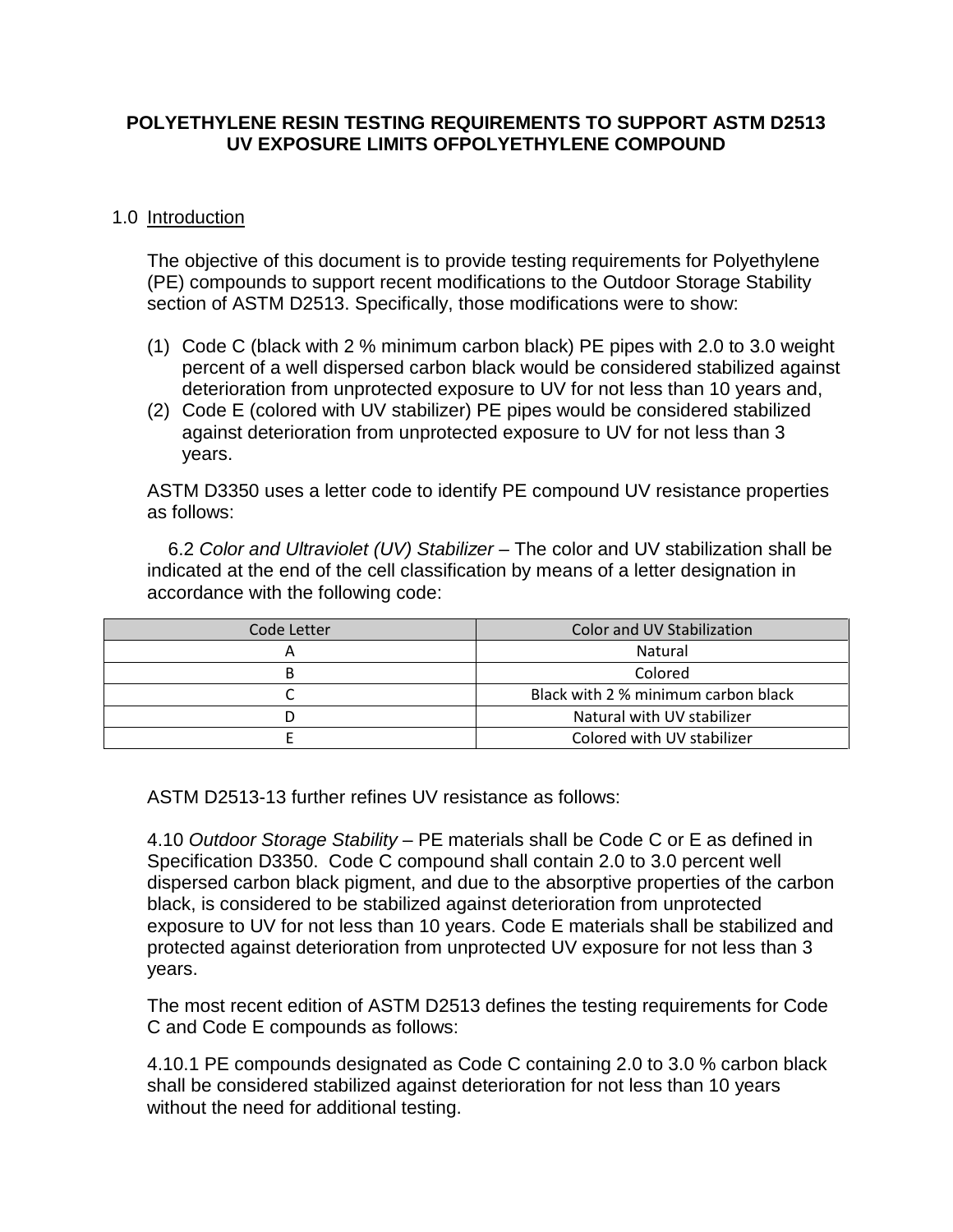4.10.2 PE compounds designated as Code E shall be considered stabilized against deterioration from unprotected exposure to UV for not less than 3 years when meeting the following criteria following exposure to actual outdoor (natural sunlight) weathering for up to 3 years in accordance with ASTM Standard Practice D1435 or accelerated weathering in accordance with Practice D2565 and Practice G155 for the equivalent of at least 3 years natural sunlight: (a) all tensile bar specimens tested in accordance with Test Method D638 shall have an elongation at break value greater than 400% indicating the equivalency of the PE material before and after UV exposure against the elongation at break requirement in Specification D3350; and (b) all tensile bar specimens tested in accordance with Test Method D638 shall retain a minimum of 50% of their original elongation at break values. Test data shall be made available from the manufacturer upon request.

*It should be noted this technical note applies only to polyethylene pipe materials and compounds. It is unknown if the testing protocols and correlations presented are applicable to other compounds used in gas service such as polyamide, polypropylene, and polyvinylchloride. For crosslinked polyethylene piping materials refer to ASTM F2657 "Standard Test Method for Outdoor Weathering Exposure of Crosslinked Polyethylene (PEX) Tubing" and ASTM F876 "Standard Specification for Crosslinked Polyethylene (PEX) Tubing" for applications of this test method.*

#### 2.0 Background and Documentation

There are numerous published documents on carbon black and UV exposure protection. It is well known that due to the absorptive properties of carbon black, that PE materials utilizing at least 2.0% carbon black are considered stabilized against deterioration for in excess of 20 years with some studies indicating as much as 50 years. Some examples of those publications are included in the references as items 1-6. Therefore, no additional testing methodology was needed to support the "not less than 10 year claim" for Code C black PE pipes in D2513.

To address the Code E (colored with UV stabilizer) PE pipes, a PPI task group of industry experts was formed. This task group collected testing methodology from several PE resin companies that produce grades used for the Code E PE pressure pipe production, reviewed industry practices and several technical documents.

UV exposure only affects the surface layer of a plastic pipe. The compound inside the pipe wall is protected by the surface layer. Pipe that is not sufficiently UV stabilized (C or E designation) may undergo molecular chain degradation from UV exposure. As a result, PE materials may lose toughness and become brittle or become more susceptible to slow crack growth failure. Elongation at break is a very sensitive parameter to molecular weight and molecular degradation. The Task Group found it was proper to use at a minimum ASTM D638 tensile strength at yield and elongation at break testing as an effective means to evaluate the effects of UV exposure.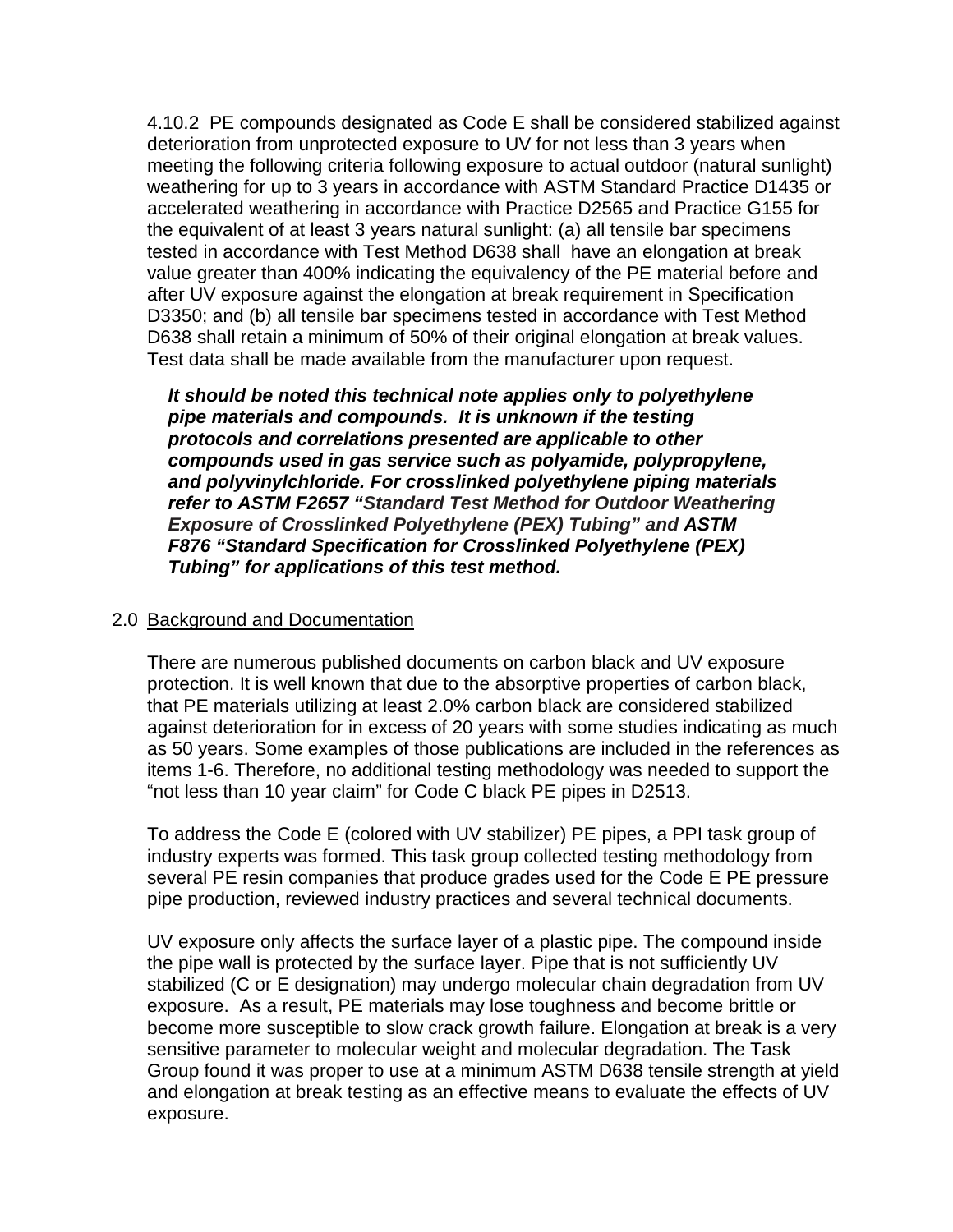UV exposure can be accomplished via artificial and natural means. Howard and Gilroy at Bell Telephone Laboratories published a paper in 1969 that covered natural and artificial UV testing of PE. This paper also included information on various carbon black sizes and the resultant PE UV resistance. It was determined that for artificial exposure, testing in a weatherometer in accordance with ASTM D2565 (cycle 2 with daylight filters) and ASTM G155 (with intermittent spray with irradiance of 0.35 W/m<sup>2</sup>/nm at 340 nm wavelength and 63 °C) was appropriate and widely used. A paper published at Eurotec 2011 on UV rating methods for injection molding PE grades concluded that the Xenon Arc method for accelerated UV testing gave the best correlation with outdoor exposure testing.<sup>8</sup>

There are numerous methods to test UV resistance, which include outdoor exposure and accelerated laboratory testing methods. Most test methods include exposing tensile bars to a UV source and then performing ASTM D638 tensile testing at specified intervals of UV exposure (typically at 1,000 hour increments). The tensile testing is usually performed on two types of PE tensile bars – Type IV and Type V. For reference, Type IV tensile bars have dimensions of 115 mm (4.5 ") minimum length, 19 mm (0.75 ") minimum width and a thickness of  $3.2 \pm 0.4$  mm  $(0.13 \pm 0.02$  "). Type V tensile bars have dimensions of 63.5 mm (2.5 ") minimum length, 9.53 mm (0.375") minimum width and the same thickness as Type IV bars. Both bars are referenced in ASTM D638 and with a thickness of  $3.2 \pm 0.4$  mm (0.13 ± 0.02") would correspond to ASTM D2513 pipes sizes of at least 1" IPS DR11.0 and 1" CTS tubing.

Publications show various UV radiance levels throughout the world and published equations may be used to calculate the projected lifetime of a PE product based on the desired UV rating of the material and annual solar radiation for a geographical area. Studies have shown that HDPE exposed to Xenon Arc yields approximately 4.4 times the acceleration of outdoor exposure in Florida.<sup>8</sup> Therefore, around 2000 hours Xenon Arc testing would equal about 1 year outdoor exposure in Florida. Other geographical areas such as Southern California would have a correlation of about 1250 hr exposure to Xenon Arc equaling about 1 year outdoor exposure and Southern Canada would have a correlation of about 1000 hrs Xenon Arc exposure equaling about 1 year outdoor exposure.

Several different PE industry applications use pass/fail criteria for a material or compound as 50 % retention of the initial tensile elongation at break after 3000- 6000 hours of UV exposure. $^9$  And, ASTM D3350 requires a minimum of 400 % elongation at break for the compound before UV exposure.